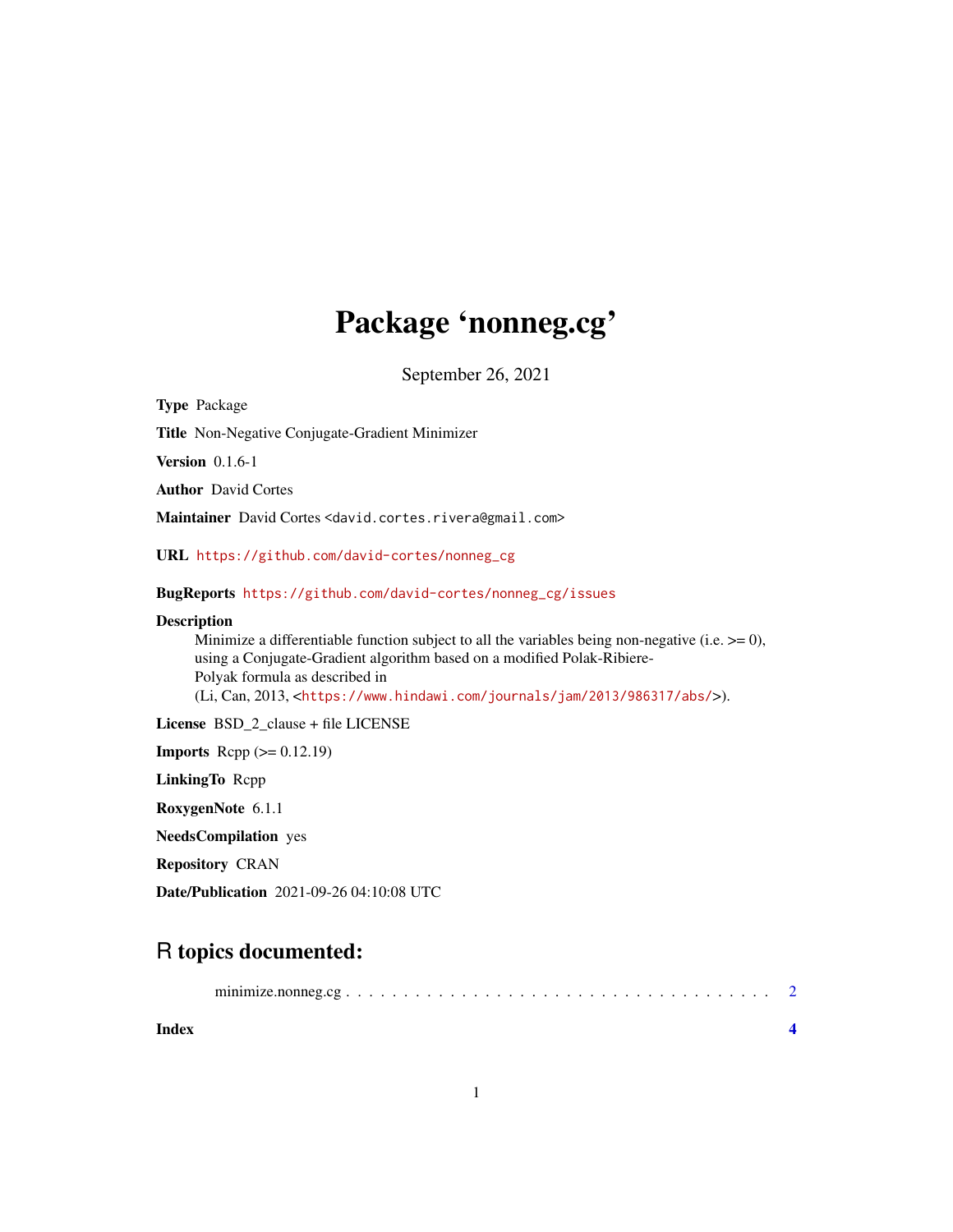#### <span id="page-1-0"></span>Description

Minimize a differentiable function subject to all the variables being non-negative (i.e.  $>= 0$ ), using a Conjugate-Gradient algorithm based on a modified Polak-Ribiere-Polyak formula (see reference at the bottom for details).

#### Usage

```
minimize.nonneg.cg(evaluate_function, evaluate_gradient, x0, tol = 1e-04,
 maxnfeval = 1500, maxiter = 200, decr_lnsrch = 0.5,
  lnsrch_const = 0.01, max_ls = 20, extra_nonneg_tol = FALSE,
  nthreads = 1, verbose = FALSE, ...)
```
#### Arguments

| evaluate_function |                                                                                                                   |  |  |  |
|-------------------|-------------------------------------------------------------------------------------------------------------------|--|--|--|
|                   | function $(x, \ldots)$ objective evaluation function                                                              |  |  |  |
| evaluate_gradient |                                                                                                                   |  |  |  |
|                   | function $(x, \ldots)$ gradient evaluation function                                                               |  |  |  |
| x0                | Starting point. Must be a feasible point $(>=0)$ . Be aware that it might be modi-<br>fied in-place.              |  |  |  |
| tol               | Tolerance for <gradient, direction=""></gradient,>                                                                |  |  |  |
| maxnfeval         | Maximum number of function evaluations                                                                            |  |  |  |
| maxiter           | Maximum number of CG iterations                                                                                   |  |  |  |
| decr_lnsrch       | Number by which to decrease the step size after each unsuccessful line search                                     |  |  |  |
| lnsrch_const      | Acceptance parameter for the line search procedure                                                                |  |  |  |
| $max_l$           | Maximum number of line search trials per iteration                                                                |  |  |  |
| extra_nonneg_tol  |                                                                                                                   |  |  |  |
|                   | Ensure extra non-negative tolerance by explicitly setting elements that are $\leq 0$<br>to zero at each iteration |  |  |  |
| nthreads          | Number of parallel threads to use (ignored if the package was installed from<br>CRAN)                             |  |  |  |
| verbose           | Whether to print convergence messages                                                                             |  |  |  |
| $\cdots$          | Extra parameters to pass to the objective and gradient functions                                                  |  |  |  |
|                   |                                                                                                                   |  |  |  |

#### Details

The underlying C function can also be called directly from Rcpp with 'R\_GetCCallable' (see example of such usage in the source code of the 'zoo' package).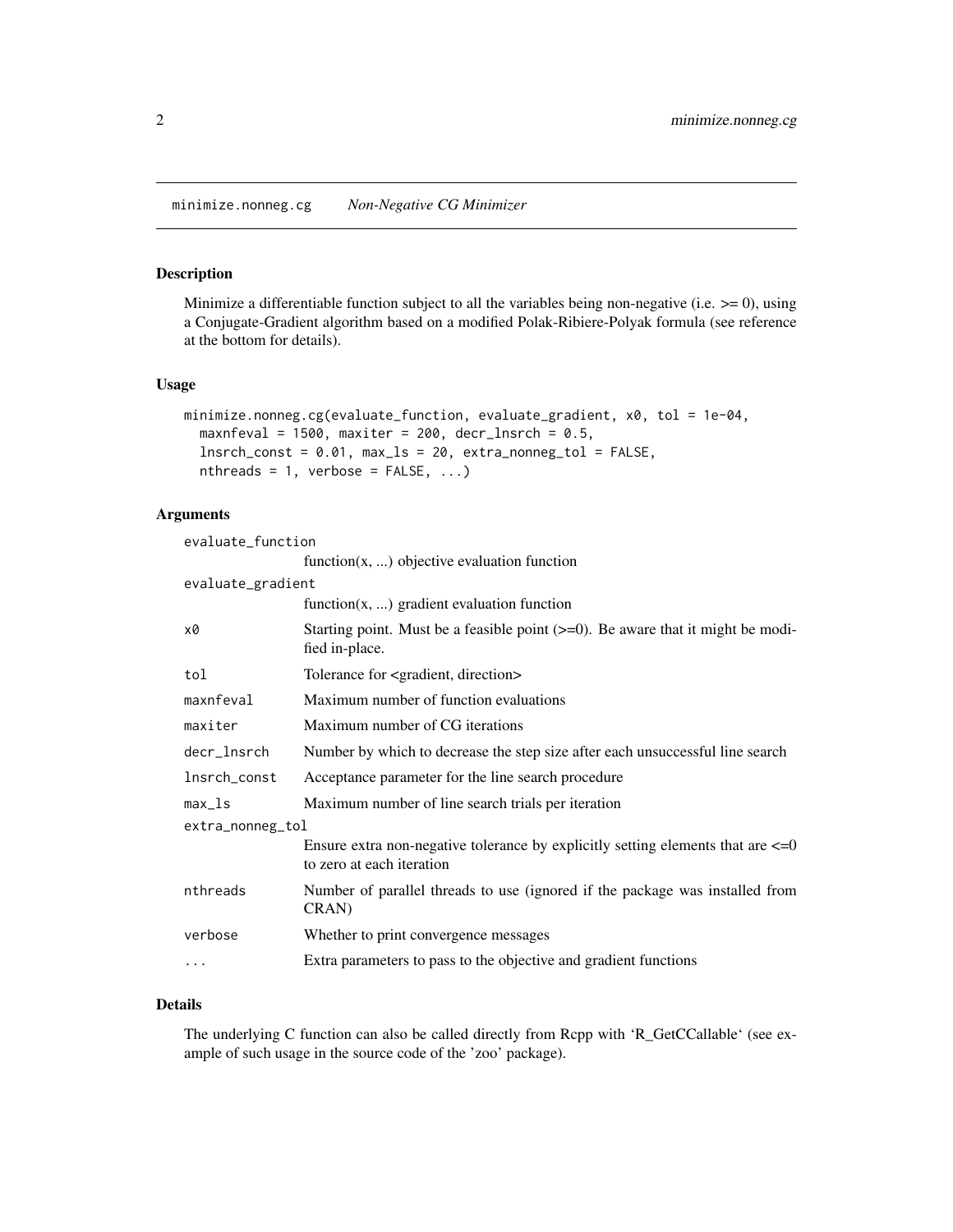#### minimize.nonneg.cg 3

#### References

Li, C. (2013). A conjugate gradient type method for the nonnegative constraints optimization problems. Journal of Applied Mathematics, 2013.

#### Examples

```
fr \leq function(x) { ## Rosenbrock Banana function
  x1 \le x[1]x2 < - x[2]100 \times (x2 - x1 \times x1)^2 + (1 - x1)^2}
grr <- function(x) { ## Gradient of 'fr'
  x1 \leftarrow x[1]x2 \leftarrow x[2]c(-400 \times x1 \times (x2 - x1 \times x1) - 2 \times (1 - x1),200 \star (x2 - x1 \star x1))
}
minimize.nonneg.cg(fr, grr, x0 = c(0,2), verbose=TRUE, tol=1e-8)
```